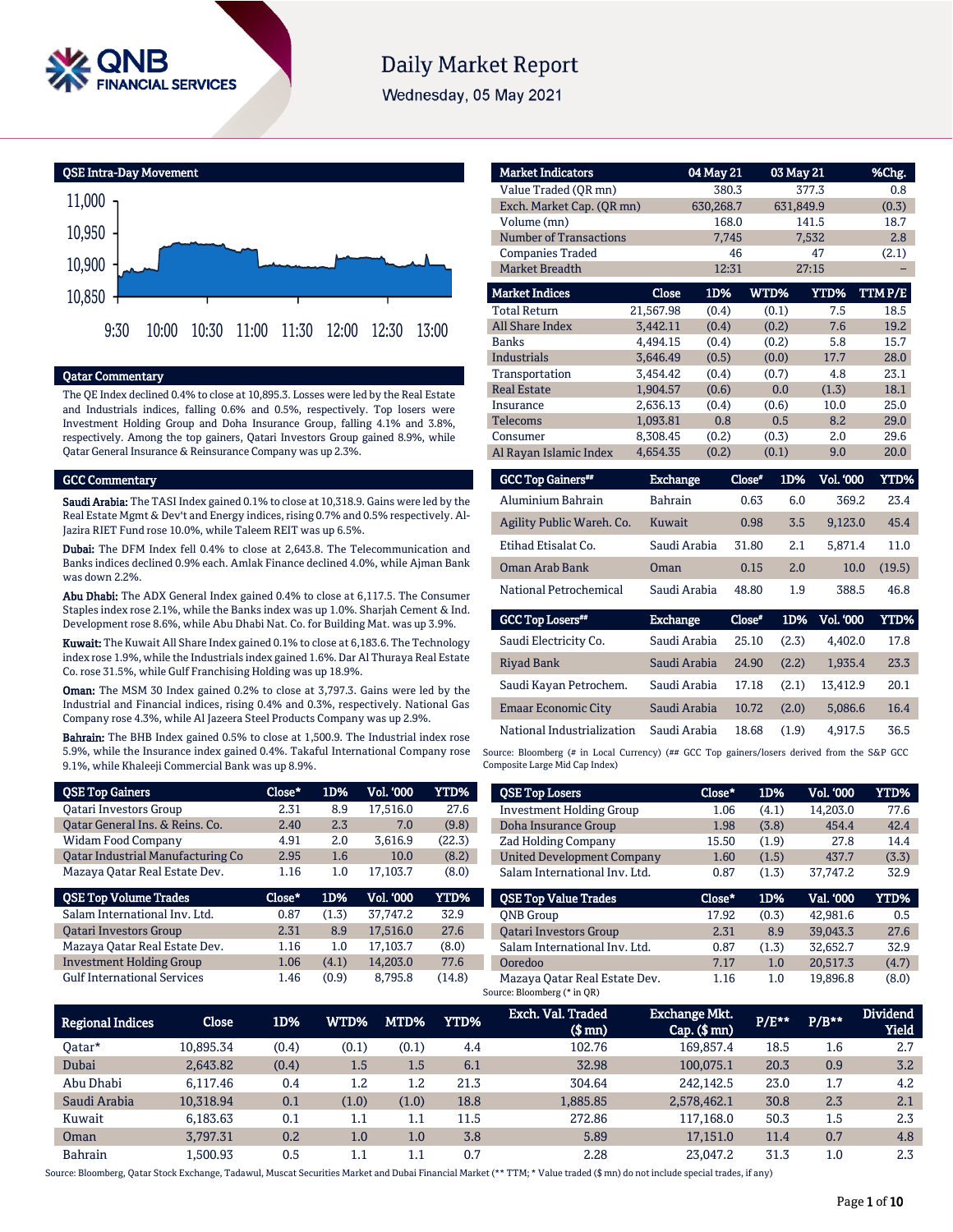## Qatar Market Commentary

- The QE Index declined 0.4% to close at 10,895.3. The Real Estate and Industrials indices led the losses. The index fell on the back of selling pressure from Qatari and Foreign shareholders despite buying support from GCC and Arab shareholders.
- Investment Holding Group and Doha Insurance Group were the top losers, falling 4.1% and 3.8%, respectively. Among the top gainers, Qatari Investors Group gained 8.9%, while Qatar General Insurance & Reinsurance Company was up 2.3%.
- Volume of shares traded on Tuesday rose by 18.7% to 168.0mn from 141.5mn on Monday. However, as compared to the 30-day moving average of 293.0mn, volume for the day was 42.7% lower. Salam International Investment Limited and Qatari Investors Group were the most active stocks, contributing 22.5% and 10.4% to the total volume, respectively.

| <b>Overall Activity</b>        | Buy %* | Sell %* | Net (QR)         |
|--------------------------------|--------|---------|------------------|
| Oatari Individuals             | 40.23% | 47.82%  | (28, 873, 347.2) |
| <b>Oatari Institutions</b>     | 24.48% | 20.02%  | 16,960,708.1     |
| Oatari                         | 64.71% | 67.84%  | (11, 912, 639.1) |
| <b>GCC</b> Individuals         | 0.65%  | 0.35%   | 1,139,517.3      |
| <b>GCC</b> Institutions        | 3.31%  | 0.58%   | 10,403,462.4     |
| GCC                            | 3.96%  | 0.93%   | 11,542,979.7     |
| Arab Individuals               | 13.94% | 13.16%  | 2,970,939.0      |
| <b>Arab Institutions</b>       |        | 0.07%   | (250, 880.0)     |
| Arab                           | 13.94% | 13.22%  | 2,720,059.0      |
| <b>Foreigners Individuals</b>  | 2.15%  | 3.17%   | (3,851,394.3)    |
| <b>Foreigners Institutions</b> | 15.24% | 14.85%  | 1,500,994.7      |
| <b>Foreigners</b>              | 17.40% | 18.01%  | (2,350,399.6)    |

Source: Qatar Stock Exchange (\*as a % of traded value)

#### Earnings Releases, Global Economic Data and Earnings Calendar

#### Earnings Releases

| Company                                      | Market       | Currency   | Revenue (mn)<br>1Q2021 | % Change<br>YoY | <b>Operating Profit</b><br>(mn) 102021 | % Change<br>YoY          | <b>Net Profit</b><br>(mn) 1Q2021 | % Change<br>YoY |
|----------------------------------------------|--------------|------------|------------------------|-----------------|----------------------------------------|--------------------------|----------------------------------|-----------------|
| Southern Province Cement Co.                 | Saudi Arabia | <b>SR</b>  | 439.0                  | $-3.9%$         | 177.0                                  | $-2.2%$                  | 175.0                            | $-4.4%$         |
| Electrical Industries Co.                    | Saudi Arabia | <b>SR</b>  | 167.8                  | 20.3%           | 11.4                                   | 105.3%                   | 7.0                              | 720.6%          |
| City Cement Co.                              | Saudi Arabia | <b>SR</b>  | 170.6                  | 0.2%            | 66.6                                   | $-7.6%$                  | 66.0                             | $-8.6%$         |
| <b>Middle East Specialized Cables</b><br>Co. | Saudi Arabia | <b>SR</b>  | 111.8                  | $-20.3%$        | 5.3                                    | 32.5%                    | 0.9                              | 200.0%          |
| Saudi Arabian Oil Company <sup>#</sup>       | Saudi Arabia | <b>SR</b>  | 272.1                  | 20.6%           | 151.9                                  | 17.1%                    | 81.4                             | 30.3%           |
| Dubai Financial Market                       | Dubai        | <b>AED</b> | 74.1                   | $-19.2%$        |                                        |                          | 23.4                             | $-32.5%$        |
| Agthia Group                                 | Abu Dhabi    | <b>AED</b> | 665.5                  | 16.6%           | $\overline{\phantom{0}}$               | $\overline{\phantom{0}}$ | 49.6                             | 86.1%           |

Source: Company data, DFM, ADX, MSM, TASI, BHB. (#Values in Billions)

# Global Economic Data

| Date  | Market'   | Source                 | Indicator                      | Period. | Actual | Consensus | Previous |
|-------|-----------|------------------------|--------------------------------|---------|--------|-----------|----------|
| 05/04 | UK        | Markit                 | Markit UK PMI Manufacturing SA | Apr F   | 60.9   | 60.7      | 60.7     |
| 05/04 | <b>UK</b> | <b>Bank of England</b> | M4 Money Supply YoY            | Mar     | 10.8%  | -         | 13.7%    |
| 05/04 | UK        | Bank of England        | Money Supply M4 MoM            | Mar     | 0.6%   |           | 0.8%     |

Source: Bloomberg (s.a. = seasonally adjusted; n.s.a. = non-seasonally adjusted; w.d.a. = working day adjusted)

#### Earnings Calendar

| <b>Tickers</b> | $-000000W$<br>Name                                                     | of reporting 102021 results \<br>Jate | No. of davs remaining <b>b</b> | Status |
|----------------|------------------------------------------------------------------------|---------------------------------------|--------------------------------|--------|
| QGRI<br>'Jatai | : Reinsurance :<br>Company<br>General<br>' Insurance i<br>$\mathbf{A}$ |                                       | $\overline{\phantom{a}}$       | Due    |

Source: QSE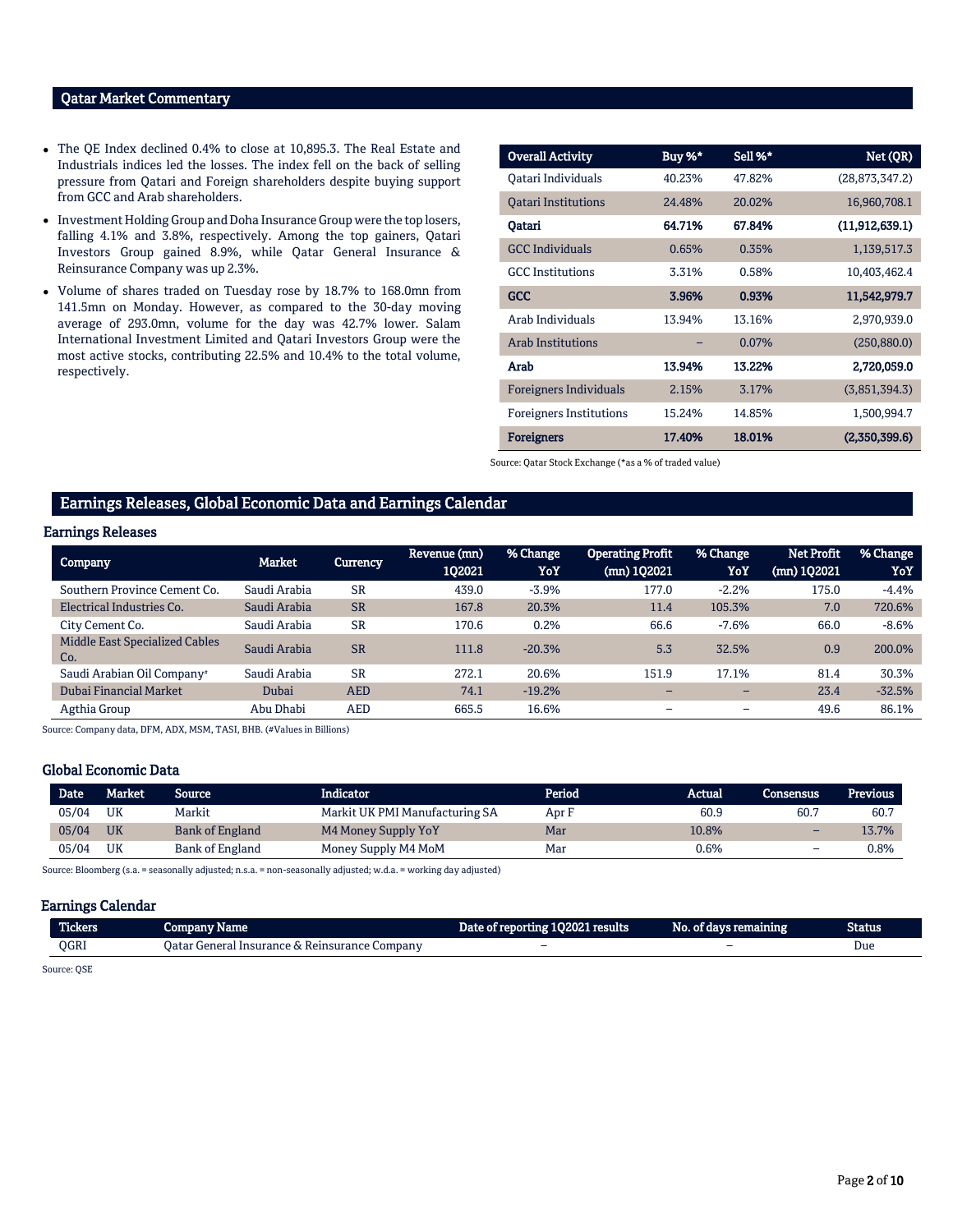# Qatar

- CBQK mandates several banks to arrange a USD benchmark offering under its EMTN program – The Commercial Bank (CBQK) announced that several banks have been mandated to arrange a benchmark-sized USD-denominated Regulation S Registered bond. A USD benchmark Reg S offering under its Euro Medium Term Note Program may follow subject to market conditions. (QSE)
- MRDS to hold its EGM on May 23 Mazaya Real Estate Development (MRDS) announced that the EGM will be held on May 23, 2021, MRDS offices, via zoom at 04:30 pm. (QSE)
- UDCD, Huawei to deploy QR17mn smart city solutions at Pearl-Qatar, Gewan Island – United Development Company (UDCD) has signed a memorandum of understanding (MoU) with Huawei Technologies to enhance The Pearl-Qatar's smart city features and deploy innovative technologies at UDCD's newest development under construction, Gewan Island, in a total investment of QR17mn. The MoU was signed by UDCD president and CEO and member of the board Ibrahim Jassim al-Othman and Huawei Qatar CEO Fan Tao in the presence of senior officials from both companies. Al-Othman said, "This strategic partnership aligns with UDCD's commitment to innovation by continuously delivering a superior, seamless and secure customer experience to our residents, investors, and visitors, through investing in the latest technological solutions in accordance with the highest international standards and technologies in the field of telecom. "This will allow us to monitor operations at The Pearl-Qatar and Gewan Island in realtime and hence improve security and operation levels by accelerating emergency response and facilitating intelligent decision-making. Furthermore, these intelligent features will help reduce cost requirements over time." (Gulf-Times.com)
- BLDN targets 15%-20% annual revenue growth over next five years – Qatari dairy and juice maker Baladna (BLDN) will target revenue growth of 15%-20% each year over the next five years and expects to increase domestic market share as well as to grow internationally. The company is increasing its product lines to add items with long shelf lives, such as milk and cream. "We continue to develop the business where we would expect strong double-digit growth. We would want to be twice the size we are today within the next five years," BLDN's Chief Executive Malcolm Jordan told Reuters. The company saw profit soar 152% to QR152mn (\$41.75mn) in 2020, while revenue jumped 68% to QR815mn. Jordan said there was potential for significant market share gains in Qatar and the company was exploring new export opportunities, including for cheese, in Africa and South East Asia. Baladna, with a market capitalization of some \$850mn, says it already exports to Gabon, Iraq, Libya, Mauritania, Oman and Somalia. It is working with companies in Malaysia to manufacture fresh products locally, a model which Jordan said could potentially be replicated in some African markets. (Gulf-Times.com)
- IHS Markit: Private sector growth moderates in April The latest Purchasing Managers' Index (PMI) survey data from IHS Markit

indicated a further improvement in overall business conditions in the non-energy private sector of Qatar in April. Output expanded for a record-equaling tenth month running, aided by a further gain in new business. Employment and purchasing activity also continued to rise. That said, growth rates for all four metrics were weaker than in March and business expectations were close to the weakest on record in the four year survey history. The PMI remained above 50.0 for the tenth successive month in April, signaling a sustained overall improvement in operating conditions in the non-energy private sector. It dropped from 54.9 in March to 52.1, indicating the slowest rate of growth in 2021 so far, but remained well above its long-run average since April 2017 of 50.0. The PMI was positively influence by three of its five components in April, namely output, new orders and employment. The remaining components – suppliers' delivery times and stocks of purchases – had mildly negative impacts. All five components, however, had negative directional influences since March, in particular new orders. At the sub-sector level, trend data for 2021 so far showed that manufacturing performed strongest in the year to April (55.7), followed by wholesale & retail (54.3), construction (53.8) and services (51.5) respectively. New orders and output both rose for the tenth month running in April as demand improved further. The current sequence of output growth is the joint-longest in the four-year survey history. That said, growth rates in both cases were the weakest in four months. Similarly, employment and purchasing activity both increased further in April, but at softer rates than in March. The near-term outlook remained positive in April as backlogs of work rose for a seventh consecutive month despite the slowdown in new order growth. But the 12-month outlook remained subdued with overall sentiment the second-weakest on record in April, with firms on balance only fractionally more optimistic on growth than they were in April 2020. Latest data on prices signaled the first rise in average input prices since last December, driven by both purchase prices and staff costs. Prices charged for goods and services rose for the third month running. (IHS Markit, Bloomberg)

- Qatar announces Eid Al Fitr holidays On the occasion of Eid Al Fitr, the Amiri Diwan announced the Eid holiday as follows: For ministries, other government entities and public institutions the holiday begins on May 9, 2021 (Ramadan 27, 1442) and ends on May 18, 2021. Employees are to resume work on May 19, 2021. As for Qatar Central Bank (QCB), banks and financial institutions working under the supervision of QCB and Qatar Financial Markets Authority (QFMA), HE the Governor of Qatar Central Bank shall specify the start and the end of the holiday. (Peninsula Qatar)
- Al Faleh listing bolsters interest in QSE venture market The recent listing of Al Faleh Educational Holding (Al Faleh) has prompted a spate of small and medium enterprises (SMEs), especially start-ups, to increasingly show interests in tapping the Qatar Stock Exchange's (QSE) venture market QEVM. QSE's Chief Executive, Rashid bin Ali Al-Mansoori said, "The bourse has noticed a large turnout of SMEs inquiring about the requirements for listing in the venture's market. We welcome all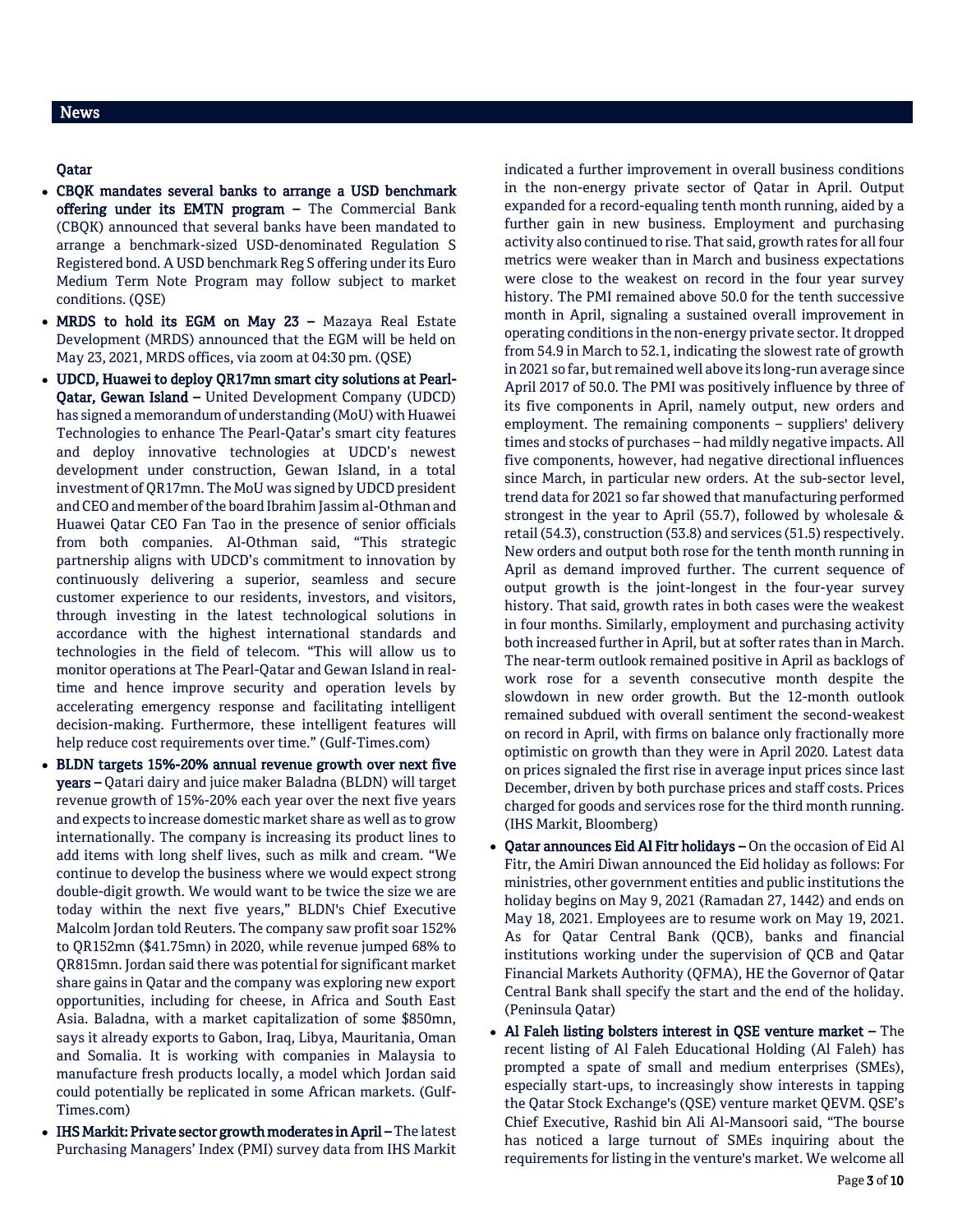startups and confirm QSE's readiness to assist them to list and benefit from lighter and flexible regulations." His statement comes after Al Faleh recently started trading in the QEVM. It was the first entity to start trading in the junior bourse. The first educational entity to trade in the QSE's 24 years history was included under a special mechanism of direct listing, which allows the issuer to access the market without the need for a public offer. The Qatar Development Bank (QDB) has been playing a pivotal role in supporting the QEVM by assisting SME's to transform into public shareholding companies and providing them with the required financial and consultative assistance. Highlighting that SMEs greatly help Qatar's diversification drive; QDB chief executive Abdulaziz bin Nasser Al-Khalifa had said more than 96% of the 25,000 private sector entities currently registered in the country are classified as SMEs. (Gulf-Times.com)

- QCB issues QR600mn T-bills for May Qatar Central Bank (QCB) on issued treasury bills (T-bills) for May 2021, for three, six and nine months, with a value of QR600mn. In a release published on its official website, QCB said that the treasury bills were distributed as follows: QR 300mn for three months at an interest rate of 0.43%; QR 200mn for six months at an interest rate of 0.58% and QR100mn for nine months at an interest rate of 0.25%. The issuance of the treasury bills is part of QCB's monetary policy initiatives and its efforts to strengthen the financial system as well as to activate the tools available for the open market operations. The issuance is also part of a series of issues executed by QCB on behalf of the Government of Qatar and in accordance with the schedule prepared by both QCB and the Ministry of Finance. The treasury bills are issued through auction for banks operating in Qatar. (Qatar Tribune)
- APICORP: Qatar's NFE project to attract private sector investments on 'favorable economics, green credentials' – Qatar's flagship North Field East (NFE) Project is expected to attract private sector investment given its favorable economics and green credentials, according to Arab Petroleum Investments Corporation (APICORP). The \$28.75bn NFE Project features a state-of-art CCS facility to capture CO2 emissions from the project, Apicorp said in its 'MENA Energy Investment Outlook 2021-2025.' The CCS facility will be the largest in the global LNG industry, and itself will run on renewable power through 800MW solar plant, further reducing the project's carbon footprint. Qatar Petroleum is also building a new super fleet of low-emissions LNG carriers, the report noted. Qatar is also pledging green credentials in its LNG expansion by including state-of-the-art carbon/CO2 and GHG capture and separate production trains, which also boost the megaprojects economics as it markets industrial quantities of helium, sulphur and ammonia, APICORP noted. "Qatar's NFE project remains the region's single biggest confirmed energy megaproject spend for 2021-25, and makes it the only country in the region whose 2021-25 committed spend tops its 2020 and 2019 outlooks", APICORP said. APICORP also noted the overall planned and committed energy investments in the MENA region will exceed \$805bn over the next five years (2021-2025) – a \$13bn increase from the \$792bn estimate in last year's five-year outlook. The report attributes this modest rise to four factors: A strong confidence in the rebound of global GDP, rising energy demand, the comeback of Libyan projects – which

alone accounts for around \$10bn in planned projects – and the accelerated pace of renewables in the region. (Gulf-Times.com)

- S&P published latest IICRA on Qatar's property and casualty sector – S&P Global Ratings (S&P) published its latest Insurance Industry and Country Risk Assessment (IICRA) on Qatar's property and casualty (P/C) sector (see Qatar Property/Casualty). S&P stated, "We assess insurance industry and country risk for the P/C sector in Qatar (AA-/Stable/A-1+) as intermediate. Our assessment is comparable with several other P/C markets, notably those in the Gulf Cooperation Council region such as the United Arab Emirates, Saudi Arabia, and Kuwait. The Qatari P/C sector benefits from a wealthy economy, low product risk, and relatively high barriers to entry. These strengths are offset by material exposure to the equity and real estate asset classes, which could result in earnings volatility. In addition, while technical profitability for the sector is satisfactory overall, we note a deteriorating trend in recent years. We assess country risk in Qatar as intermediate. Despite the economic slowdown caused by COVID-19 and low hydrocarbon prices in 2020, Qatar continues to enjoy one of the highest GDP per capitas among our rated sovereigns. We expect a metric of \$58,000-\$62,000 over the next two years. We assess industry risk in Qatar as moderately low. This reflects insurers' satisfactory track record and prospective profitability, decent growth prospects in the run up to the FIFA 2022 World Cup, and effective barriers to entry, with the largest players enjoying economies of scale and pricing power having formed a local consortium. We also believe there is a supportive institutional framework. This report does not constitute a rating action." (Bloomberg)
- QEERI develops cost-efficient desalination technology Qatar Environment and Energy Research Institute (QEERI), part of Hamad Bin Khalifa University (HBKU) has developed a seawater desalination pilot plant which is showing higher efficiency than conventional technology – both in energy recovery to reduce thermal energy consumption, and cost effectiveness. The Multi-Effect Distillation (MED) pilot plant was installed by Qeeri in Dukhan, as part of a 20-year collaboration agreement with Qatar Electricity & Water Corporation. Designed and developed by QEERI's Water Centre, the pilot plant has a nominal capacity of 25 to 50 m3 per day, and with the extensive research and technology that has matured over the last three years, the team estimates that the new pilot requires just 4.5 kWh/m3 to desalinate the high concentration seawater (57,000 ppm) of the Dukhan coast, west of Qatar. This is a huge energy saving over the conventional thermal desalination technologies such as multistage flash (MSF), which can require up to 12 kWh per m3. The competing membrane based technology, reverse osmosis, which has comparable energy consumption, is not efficient and suffers fouling problems at such high seawater salinity – for comparison, the salinity on the East coast of Qatar is just 43,000 ppm, while the Mediterranean is around 35,000 ppm. The pilot plant displays 40% lower heating steam consumption, and 55% lower pumping power than the existing traditional MED-TVC (thermal vapor compression) technology deployed at the Ras Laffan Plant, translating into a 30% lower unit water cost when operating and capital expenditure are taken into account. (Gulf-Times.com)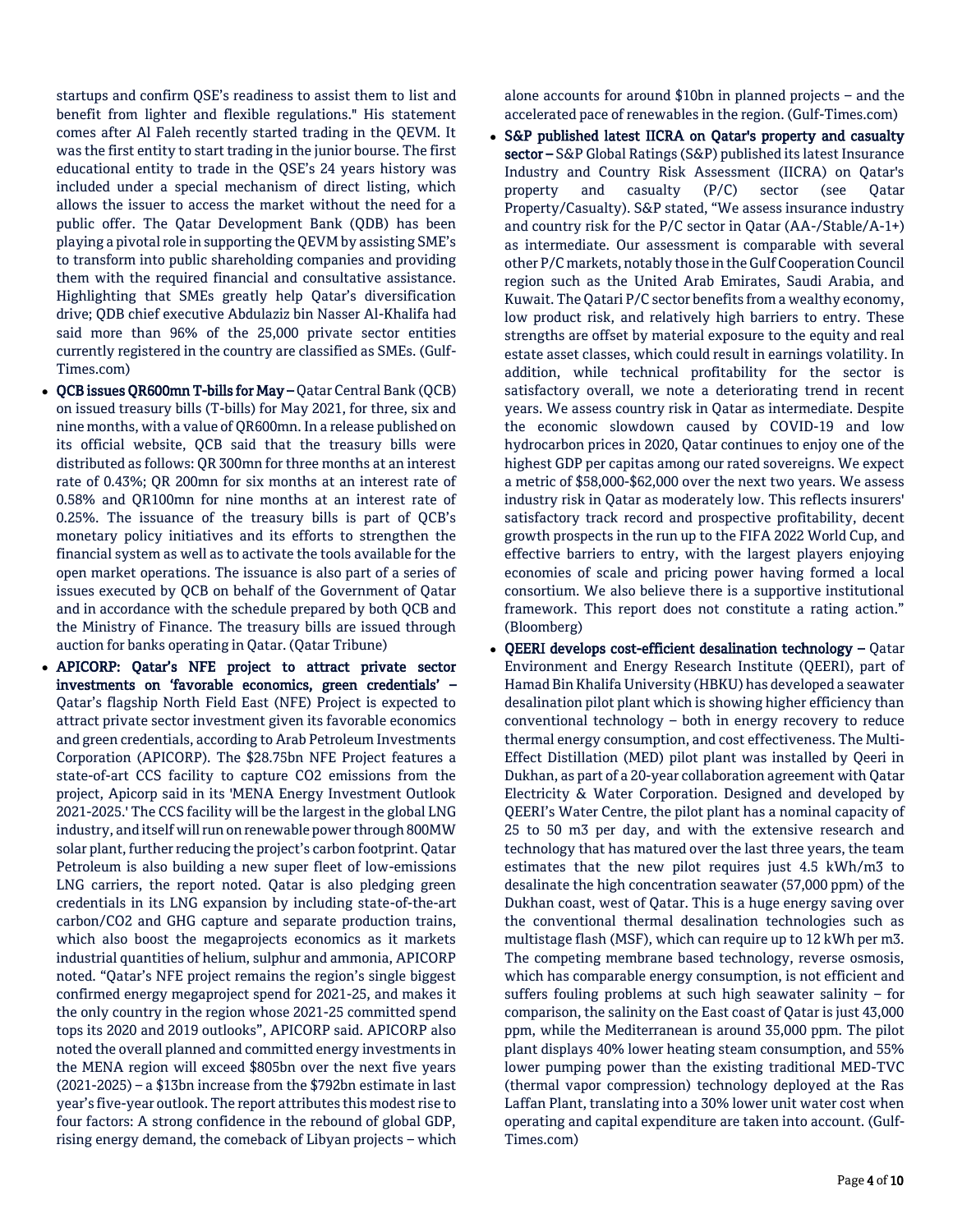- Qatar Tanker Tracker: Exports dip even as flows to India rebound – Qatar's oil shipments edged lower in April as a recovery in exports to India and a small increase in cargoes for China were offset by declines in flows to other Asian buyers. The UAE bought more condensate. Total observed crude and condensate exports declined to 796k b/d last month, according to tankertracking data compiled by Bloomberg. That is 5% below the 837k b/d observed in March. Crude exports dropped by 5% m/m to 539k b/d, while condensates flows shrank to 257k barrels per day. Exports to India jumped 55% m/m to the highest volume this year, while China pulled 3% more cargoes. Flows to all other major Asian buyers slipped m/m, led by a plunge in flows to Singapore. Newly emerged condensate shipments to the UAE gained further by 23% in April. (Bloomberg)
- World Cup a 'golden opportunity' for Qatar's tourism sector Qatar's preparations leading up to hosting the FIFA World Cup 2022, the first in the Arab World and the Middle East, are increasingly opening business opportunities across sectors, including tourism and tourism technology. Nada Farouk, the founder of Turismo, a tourism technology platform in Qatar, believes the World Cup is a golden opportunity for Qatar and the region. "The World Cup is a golden opportunity to be exploited. If we as a tourism tech, tourism companies, and even the government through Qatar National Tourism Council (QNTC) collaborates to take advantage of the opportunity, it would be a turning point in Qatar's history," she told The Peninsula. By improving and developing its infrastructure, Qatar establishes itself as a global sports and tourism hub. According to the World Travel and Tourism Council (WTTC), in 2019, the tourism sector accounted for 10.3% of global GDP and approximately 330mn jobs. According to Euromonitor, in October 2019, Doha was forecast to have the fastest-growing visitor arrivals among major cities between 2018 and 2025, with visitor arrivals predicted to increase by 104% over that period, from 2.2m to 4.5m. It is forecast that the total economic contribution of tourism and travel to Qatar's GDP in 2028 will be around QR200bn. (Peninsula Qatar)
- QICCA official underscores Qatar-Saudi 'converging views' on benefits of commercial arbitration – Companies in dispute stand to gain from the shared views of Qatar and Saudi Arabia on the advantages of commercial mediation, according to the general counsel of Qatar International Centre for Conciliation and Arbitration (QICCA) in a paper titled 'Saudi Arabia and Qatar: Converging Views on Commercial Mediation'. Dr Minas Khatchadourian said, "The converging views of Qatar and Saudi Arabia on the benefits of commercial mediation are of great importance, particularly where the parties have their place of business in different states or the parties' place of business is different from the state in which a substantial part of the obligations under the settlement agreement is performed or with which the subject matter of the settlement agreement is most closely related." "The prominence of mediation in the Kingdom of Saudi Arabia is expected to be bolstered significantly by the recently enacted Commercial Courts Law (Royal Decree No M/93 issued on 15 Sha'ban 1441 corresponding to April 15, 2020) and by the expected Qatari law establishing the 'investment and trade court', as well as a new Mediation Law to support the means of alternative dispute resolution," Khatchadourian explained. He said Qatar and Saudi Arabia were among the 52

countries that signed the most recent convention prepared by the UN Commission on International Trade Law (UNCITRAL) on cross-border mediation (Singapore Convention on Mediation). (Gulf-Times.com)

 Qatari investments in Amman Stock Exchange hit \$700mn – The volume of Qatari investments in the Amman Stock Exchange (ASE) amounted to nearly \$700mn by the end of April, ranking in seventh place in the Arab investments list in the ASE, in terms of ownership of securities by nationality. The number of securities owned by Qatari investors on the ASE reached 203mn securities last month, the Qatari News Agency reported on Tuesday. The agency indicated that the number of Qatari investment contributions in ownership of securities reached 380,000 contributions during that period. (Bloomberg)

# International

- Robust domestic demand lifts US trade deficit to record high The US trade deficit jumped to a record high in March amid roaring domestic demand, which is drawing in imports, and the gap could widen further as the nation's economic activity rebounds faster than its global rivals. Manufacturers lack the capacity to satisfy the surge in demand because of resource constraints and bottlenecks in the supply chain. Inventories are very lean. Demand is being driven by a rapidly improving public health situation and massive government aid to households and businesses to cushion the blow from the COVID-19 pandemic. The trade deficit increased 5.6% to an all-time high of \$74.4bn in March, the Commerce Department said on Tuesday. The trade gap was in line with economists' expectations. Imports soared 6.3% to a historic \$274.5bn in March. Goods imports shot up 7.0% to \$234.4bn, also an all-time high. Imports of consumer goods were the highest on record, as were those for food and capital goods. The nation imported a range of goods including apparel, furniture, toys, semiconductors, motor vehicles, petroleum products and telecommunications equipment. But imports of civilian aircraft and cellphones fell. The government has provided nearly \$6tn in pandemic relief over the past year. Americans over the age of 16 years are now eligible to receive the COVID-19 vaccine. Demand during the pandemic shifted to goods from services, with Americans cooped up at home. The economic boom is also being boosted by the Federal Reserve's ultra-easy monetary policy stance. (Reuters)
- Treasury's Yellen: Biden programs to make 'big difference' to inequality - US President Joe Biden's overall proposal, which include stepped up spending on infrastructure, childcare and education, will make a "big difference" to inequality, US Treasury Secretary Janet Yellen said in remarks released on Tuesday. Republicans have criticized the proposed tax increases Biden expects to use to pay for his proposals, but Yellen, in taped remarks to a virtual event put on by The Atlantic, said the effect of a change in marginal tax rates is "much less powerful in influencing growth in either direction," adding that her aim is to make sure government deficits "stay small and manageable." (Reuters)
- US factory orders rebound in March; business spending on equipment strong - New orders for US-made goods rebounded in March and business spending on equipment was stronger than initially estimated, boosted by robust domestic demand, though momentum could slow because of bottlenecks in the supply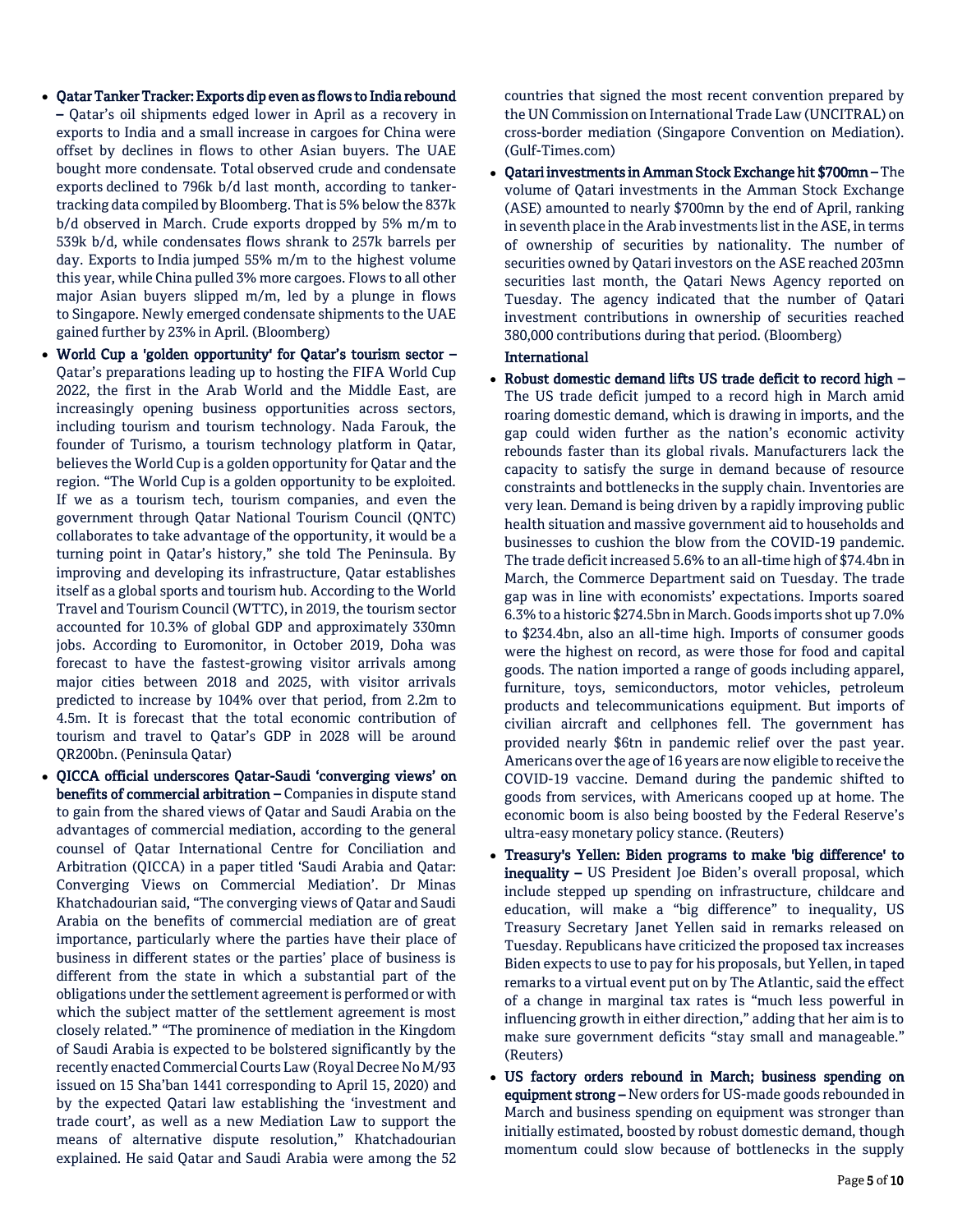chain. The Commerce Department said on Tuesday that factory orders increased 1.1% in March after falling 0.5% in February. Economists polled by Reuters had forecast factory orders rebounding 1.3%. Orders rose 6.6% on a YoY basis. The White House's \$1.9tn pandemic relief package and the expansion of the COVID-19 vaccination program to all adult Americans have led to a boom in demand, which is pushing against supply constraints. The Institute for Supply Management reported on Monday that manufacturing activity grew at a slower pace in April, restrained by shortages of inputs. Robust consumer spending helped to lift gross domestic product growth at a 6.4% annualized rate in the first quarter, which followed a 4.3% growth pace in the final three months of 2020. Most economists expect double-digit GDP growth this quarter, which would position the economy to achieve growth of at least 7%, which would be the fastest since 1984. The economy contracted 3.5% in 2020, its worst performance in 74 years. Factory goods orders in March were boosted by strong demand for machinery, motor vehicles, fabricated and primary metal products. But orders for electrical equipment, appliances and components decreased. Unfilled orders at factories rose 0.4% after surging 0.9% in February. The Commerce Department also reported that orders for non-defense capital goods, excluding aircraft, which are seen as a measure of business spending plans on equipment, jumped 1.2% in March instead of increasing 0.9% as reported last month. Shipments of core capital goods, which are used to calculate business equipment spending in the GDP report, rose 1.6%. They were previously reported to have rebounded 1.3% in March. Business spending on equipment recorded a third straight quarter of double-digit growth in the first quarter. (Reuters)

- Biden aims for 70% of US adults to get one vaccine dose by July 4 – President Joe Biden on Tuesday announced a goal to vaccinate 70% of US adults with at least one COVID-19 shot by the July 4 Independence Day holiday and said the government would inoculate 12- to 15-year-olds as soon as allowed. The President, who has made fighting the coronavirus a key priority of his administration, had previously announced July 4 as a target date for Americans to gather in small groups to celebrate the holiday and signal a return to greater normalcy in the middle of the pandemic. Biden's new goal takes into account an increasing, though not unexpected, challenge of getting shots into the arms of people who are hesitant about the vaccine. Biden said his administration would focus on getting vaccine to more rural areas of the country, using smaller locations as mass vaccination sites were wound down. Biden's new goal includes having 160mn adults fully vaccinated by the Fourth of July. (Reuters)
- BOE weighs when to taper its stimulus as UK economy rebounds – The UK's economic rebound from the pandemic is already fueling speculation that Bank of England policy makers this week will start discussing how and when they can ease their foot off the stimulus pedal. The nine-member Monetary Policy Committee will maintain its target for 150bn Pounds (\$209bn) of bond purchases this year, a survey of economists shows. Some investors expect officials to slow the pace of buying so that the program stretches to the end of the year instead of ending abruptly in November. Such a step may boost speculation that Governor Andrew Bailey and his colleagues will soon focus on when to unwind emergency measures to prop up the economy.

Policy makers are almost certain to upgrade forecasts for growth and inflation alongside the decision due on Thursday. "We think they probably will taper by a small amount, which the market is very ready for," said Liz Martins, an economist at HSBC in London. "A more drastic reduction in the pace of purchases could be taken hawkishly." Bailey is attempting to encourage a strong recovery from the worst recession in three centuries without sparking inflation. A minority of analysts, notably Bank of America, Mizuho Financial Group Inc., Credit Suisse, ING Bank NV and NatWest Markets Plc, anticipate an announcement on May 6 to tweak asset purchases. The BOE has been buying government bonds in financial markets at a pace of 4.4 billion pounds a week. At the current rate, that program would reach its overall target at the start of November, BOE Deputy Governor Dave Ramsden said in February. At the time, he said he'd "envision some further slowing in the pace at some point in the year." (Bloomberg)

 EU and India to revive stalled trade talks – The European Union and India will agree to relaunch stalled free-trade talks at a virtual summit on Saturday, according to a draft statement seen by Reuters, as concerns about China's rise bring Brussels and New Delhi closer. The draft statement, which must be signed off by EU ambassadors on Wednesday and needs New Delhi's final approval, would bind together two of the world's biggest economies in an alliance seen as a counter to China. If it is approved, the EU and India will say: "We agreed to resume negotiations for a balanced, ambitious, comprehensive and mutually beneficial trade agreement which would respond to the current challenges," the draft statement said. India's Prime Minister Narendra Modi spoke to EU chief executive Ursula von der Leyen on Monday about reviving the trade talks, which have been stalled since 2013. The pair will be joined by European Council President Charles Michel and German Chancellor Angela Merkel for the virtual meeting. Michel will also talk to Modi before the Saturday summit. A 2020 study by the European Parliament put the potential benefits of a trade deal with India for the EU at up to 8.5bn Euros (\$10bn), although that was before Britain left the bloc. Britain will start negotiations on its own trade deal with India later this year, and Modi and British Prime Minister Boris Johnson held a virtual meeting. ndia's economic growth has overtaken China in recent years, making it an attractive market for Europe. The 27-nation bloc is India's top export destination, taking about 15% of its foreign sales, according to EU data. Although India has gradually lowered its tariffs since 1990, the EU still faces high levies exporting crops, food, drinks and motor vehicles, areas seen as obstacles to a deal. Talks were put on hold in 2013 as both sides failed to bridge differences, such as over the extent of tariff reductions, patent protection, data security and the right of Indian professionals to work in Europe. (Reuters)

### Regional

 SIBC posts 41.1% YoY rise in net profit to SR213mn in 1Q2021 – Saudi Investment Bank (SIBC) recorded net profit of SR213mn in 1Q2021, an increase of 41.1% YoY. Total operating profit fell 11.6% YoY to SR635mn in 1Q2021. Total income from Special Commissions/Financing & Investments fell 27.4% YoY to SR664mn in 1Q2021. Total assets stood at SR96.3bn at the end of March 31, 2021 as compared to SR100.8bn at the end of March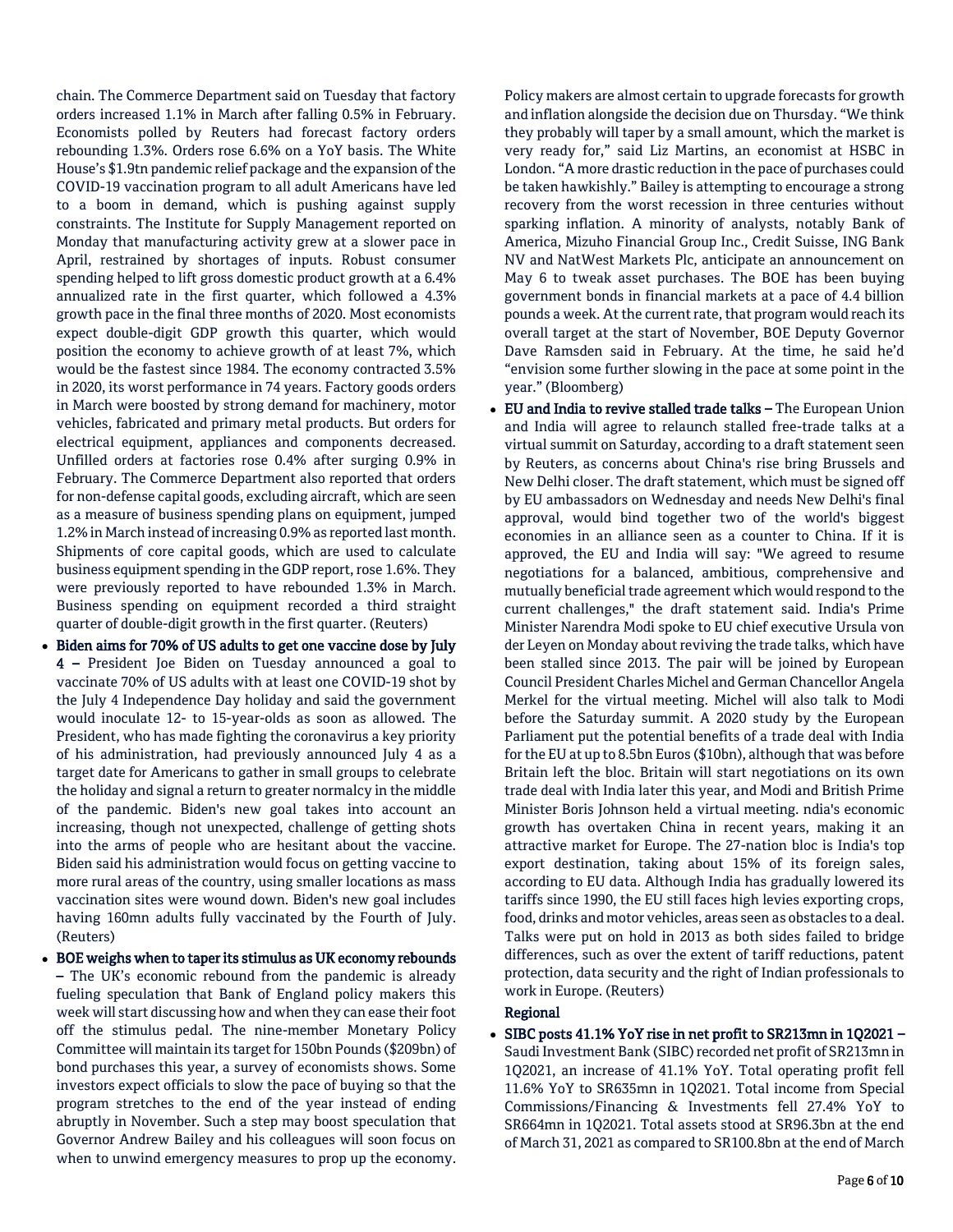31, 2020. Loans and advances stood at SR55.4bn (-7.4% YoY), while clients' deposits stood at SR56.1bn (-17.0% YoY) at the end of March 31, 2021. EPS came in at SR0.29 in 1Q2021 as compared to SR0.20 in 1Q2020. (Tadawul)

- ARNB's net profit falls 9.6% YoY to SR582mn in 1Q2021 Arab National Bank (ARNB) recorded net profit of SR582mn in 1Q2021, registering decrease of 9.6% YoY. Total operating profit rose 4.4% YoY to SR1,556mn in 1Q2021. Total income from Special Commissions/Financing & Investments fell 28.2% YoY to SR1,263mn in 1Q2021. Total assets stood at SR177.4bn at the end of March 31, 2021 as compared to SR184.9bn at the end of March 31, 2020. Loans and advances stood at SR115.6bn (-3.7% YoY), while clients' deposits stood at SR125.2bn (-8.0% YoY) at the end of March 31, 2021. EPS came in at SR0.39 in 1Q2021 as compared to SR0.43 in 1Q2020. (Tadawul)
- Moody's affirms the UAE's Aa2 rating; maintains Stable outlook – Moody's Investors Service has affirmed the Aa2 long-term issuer rating of the Government of the UAE. The outlook remains Stable. The rating affirmation is supported by the relatively muted impact of the pandemic on the federal government's fiscal strength, in part the result of an effective government policy response to the pandemic. While limited transparency and geopolitical risks constrain creditworthiness, the UAE's rating is supported by Moody's assumption of unconditional support from Abu Dhabi for the federal government. The Stable outlook reflects broadly balanced risks, consistent with the Stable outlook on the Abu Dhabi sovereign rating. World leading progress on vaccinations should support the economic recovery, limiting the impact of the pandemic on the UAE's credit metrics, although the pace of the recovery in key sectors will vary, with trade and potentially tourism likely to recover before air passenger transportation. The local currency (LC) and foreign currency (FC) country ceilings remain unchanged at Aaa. The LC ceiling, two notches above the sovereign rating at Aaa, reflects the UAE's predicable institutions and a strong external accounts position. The FC ceiling, also at Aaa, reflects extremely low transfer and convertibility risks given the central bank's ample foreign exchange reserves, and Moody's view that Abu Dhabi's vast sovereign wealth fund assets could be used to support the exchange rate if needed. (Bloomberg)
- Moody's affirms Abu Dhabi's Aa2 ratings; maintains Stable outlook – Moody's Investors Service has affirmed the Aa2 longterm issuer and senior unsecured ratings of the Government of Abu Dhabi. The outlook remains Stable. Moody's has also affirmed the P-1 short-term issuer rating, the (P)Aa2 long-term and (P)P-1 short-term MTN program ratings. The rating affirmation reflects Abu Dhabi's very strong balance sheet and very high per capita income that bolster credit resilience, as well as robust institutional strength evident in the government's capacity to adjust fiscal policy to respond to shocks, in particular periods of lower oil prices. Meanwhile, the Aa2 long-term issuer rating takes into account long-term credit constraints such as reliance on hydrocarbons, limited transparency and everpresent geopolitical risk. The stable outlook reflects Moody's expectation that Abu Dhabi's fiscal strength will remain resilient to downside risks to the oil market posed by global pandemic developments and management, given the vast size of Abu Dhabi's financial buffers and the government's track record at

adjusting to worse-than-earlier expected environments. (Bloomberg)

- Investments in MENA power sector to surge to \$250bn over 5 years – Investments into the power sector is set to surge in MENA, driven by a shift to renewables over the next five years, the Arab Petroleum Investments Corporation (APICORP), said in its latest outlook. The sector will see investment of \$250bn, the highest among all energy sectors, with an estimated \$93bn and \$157bn in committed and planned projects, respectively, over the next five years. Total planned and committed investments in the region will top \$805bn in five years, marking a \$13bn increase from the \$792bn estimate in last year's five-year outlook, the Saudi-headquartered multilateral development bank said in its report titled MENA Energy Investment Outlook 2021-2025. (Zawya)
- Rise of remote digital working transforms GCC employment prospects for PWD – PwC Middle East has launched a unique report that is integral to achieving work diversity in the region and highlights a call to action for organizations to capitalize on the rise of remote ways of working and transform the employment prospects of People With Disabilities in the GCC. The report titled Remote-Ability examines the current situation of people with disabilities (PWD), identifies the barriers to their effective participation and provides a set of steps and interventions that will support their inclusion in the labor market. The report reveals that employment barriers for PWD in the GCC include societal prejudice, environmental barriers that obstruct mobility, institutional and regulatory policies that may discriminate against PWD, lack of skills and training and lack of access to digital opportunities. (Peninsula Business)
- Saudi Arabia cuts 1Q2021 deficit, reaping benefits of fiscal measures – Saudi Arabia reduced its budget deficit to SR7.4bn in the first quarter of the year, the Finance Ministry said on Tuesday, as the government reaps the benefits of consolidation measures introduced last year. The kingdom, the Arab world's largest economy and the world's top oil exporter, cashed in SR117bn in oil revenue in the first quarter - 9% below the first three months of 2020. Total revenue however rose 7% annually, with a 75% increase in income from taxes boosting non-oil revenue by 39% year on year. Saudi Arabia last year introduced measures such as a tripling of a value-added tax and removal of a cost of living allowance to replenish state coffers depleted by the coronavirus crisis and lower global demand for crude. These steps helped it to contain a budget deficit which ballooned to over 11% of gross domestic product last year, according to International Monetary Fund estimates. "The (Q1) data reflects the focus of the government to lower the fiscal deficit, both by raising VAT which supported non-oil revenue growth in yearly terms, and lowering expenditure," Chief Economist at Abu Dhabi Commercial Bank, Monica Malik said. (Reuters)
- Saudi non-oil business hits three-month high in April Business activity in Saudi Arabia's non-oil private sector hit a threemonth high in April and employment grew for the first time in five months, Reuters has reported. The figures were released in a survey on Tuesday as the Kingdom prepares its Vision 2030 plan to diversify the economy. According to American-British information provider IHS Markit, the Saudi Arabia Purchasing Managers' Index (PMI) rose to 55.2 in April, up from 53.3 in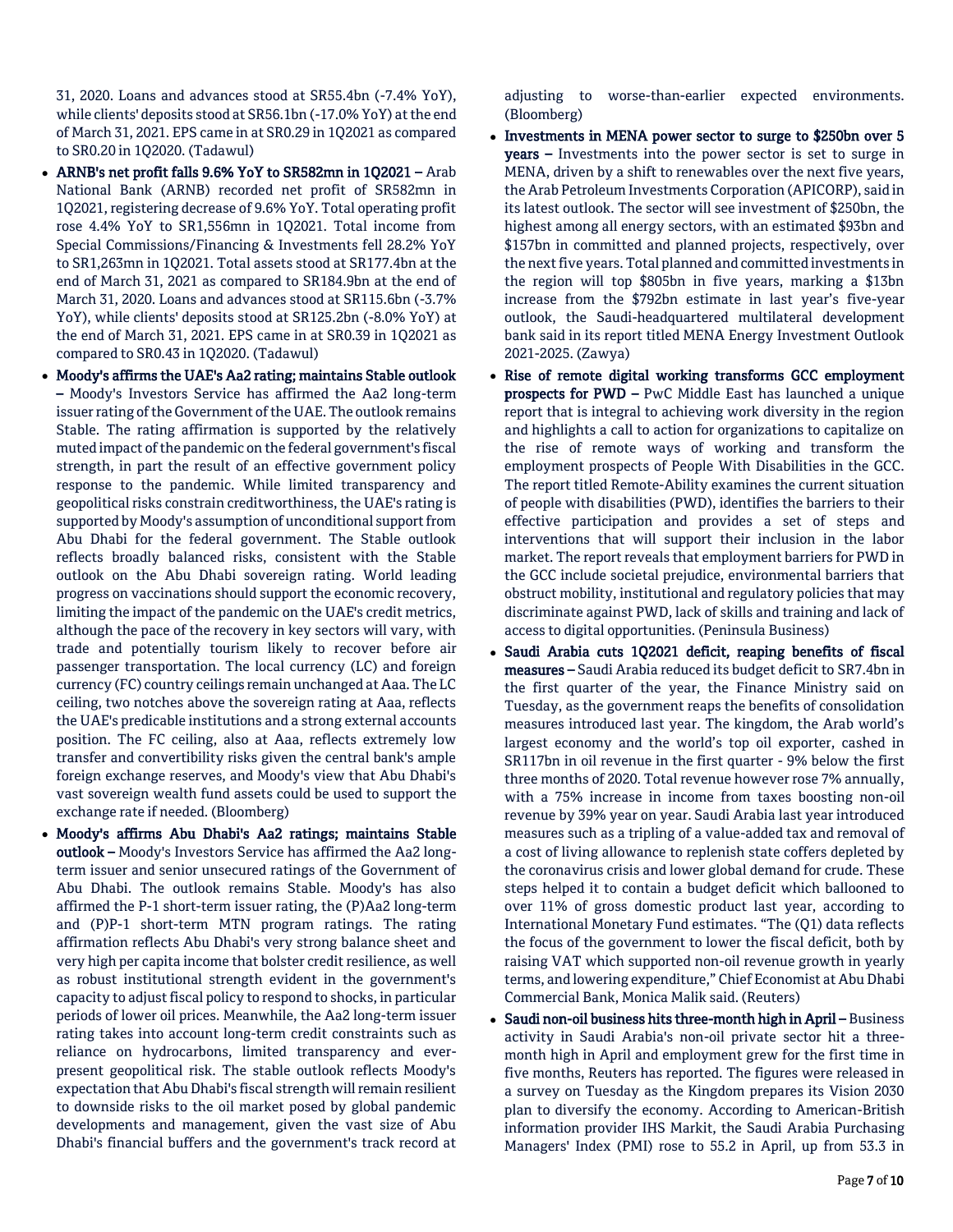March. "The Saudi Arabia PMI rebounded in April to indicate a strengthening of growth across the non-oil economy," said David Owen, an economist at IHS Markit. "New orders picked up at the quickest rate for three months as business conditions continued to recover from Covid-19." Saudi Arabia's Vision 2030 plan was adopted in 2015, with the aim of raising the share of non-oil exports in the non-oil GDP from 16% to 50%. (Reuters)

- S&P: Saudi Arabia to tap growing debt market to finance spending - Saudi Arabia's debt capital market is set to grow and take on a larger role in financing Vision 2030, S&P Global Ratings said in a new report published. To finance Vision 2030, Saudi Arabia's plan to transform and diversify its economy and grow the private sector, authorities aim to deepen their debt and equity markets to increase foreign direct investment. The strategy also entails investments by the government and its related entities as well as the private sector of about SR12tn by 2030. "We think banks will continue to play an important role in financing Vision 2030 but foresee an increased role for the local capital market," S&P Credit Analyst, Timucin Engin said in the report titled "Vision 2030 Will Push Forward Saudi Arabia's Debt Capital Market." (Zawya)
- Saudis to build Central Asia's 'largest' wind farm in Uzbekistan – Saudi Arabian developer ACWA Power signed an implementation agreement with Uzbekistan's Ministry of Investments and Foreign Trade and Ministry of Energy for the development, construction and operation of a wind farm in the Central Asian nation's Karakalpakstan region, according to a website statement. The 1,500 MW project will be the "largest" wind farm in Central Asia and one of the biggest in the world; it will supply electricity to almost 4 million households and offset nearly 2.5mn tons of CO2 per year. Saudi Energy Minister, Prince Abdulaziz bin Salman and Uzbek Minister of Investment and Foreign Trade, Sardor Umurzakov attended the signing ceremony. (Bloomberg)
- Saudi Aramco beats quarterly profit forecast, maintains dividend - State-run oil producer Saudi Aramco beat analysts' forecasts on Tuesday with a 30% rise in first-quarter net profit and maintained its dividend payout, helped by strong oil prices. Earnings by global energy companies such as Exxon Mobil have climbed on the back of rising crude prices, which are up by about a third this year, as fuel demand recovers from the pandemic and as a global surplus of crude shrinks. "Given the positive signs for energy demand in 2021, there are more reasons to be optimistic that better days are coming," Chief Executive of the world's top oil exporter, Amin Nasser said in a statement. "And while some headwinds still remain, we are well-positioned to meet the world's growing energy needs as economies start to recover," he said. Net income rose to \$21.7bn for the quarter to March 31 from \$16.7bn a year earlier. Aramco was expected to post net profit of \$19.48bn, according to an average of estimates by five analysts. Aramco, which listed in 2019 with the sale of a 1.7% stake mainly to the Saudi public and regional institutions, said earnings were boosted by stronger crude prices and higher refining and chemicals margins, helping offset lower production. (Reuters)
- UAE non-oil private sector keeps growing in April Business conditions in the UAE non-oil private sector continued to improve in April, with new business growth reaching a 20-

month high, a survey showed on Tuesday, as the Gulf state's economy recovers from the COVID-19 pandemic. The seasonally adjusted IHS Markit UAE Purchasing Managers' Index (PMI), which covers manufacturing and services, edged up to 52.7 in April from 52.6 in March. This was its highest level since July 2019 and the fifth consecutive month it has held above the 50.0 line that separates growth from contraction. "The UAE non-oil economy remains on the right track to a recovery from COVID-19," Economist at IHS Markit, David Owen said. The index was supported by strong growth in business volumes and output. New orders grew at their fastest rate since August 2019. (Reuters)

- Dubai optimistic visitors will return but numbers unclear Dubai's tourism Chief on Tuesday said he was very optimistic business and leisure travelers would return this year, though the pandemic made it difficult to predict exactly how many. Dubai, a trade and tourism hub which has kept its borders open since reopening last July, saw 1.26 million visitors in the first quarter, while last year the number of visitors fell 67% to 5.5mn. "We are very optimistic on the numbers for the year," Dubai Tourism Chief Executive, Issam Kazim told reporters on Tuesday. But he said forecasts were "a little bit up in the air" as some markets expected to be allowing international travel were in fact imposing restrictions. (Reuters)
- Emirates expects to fly 70% of normal capacity by winter Emirates plans to operate around 70% of its normal capacity this winter thanks to an expected increase in international travel as countries ease coronavirus restrictions and reopen borders. Emirates, the world's biggest long-haul airline before the pandemic, has been gradually rebuilding its network of 157 passenger destinations since flights were grounded in March 2020. It is currently operating to around 120 destinations, though capacity remains limited due to the continued grounding of most of the airline's 118 Airbus A380 superjumbos. "We already have a plan to get back to almost 70% of our capacity to be recovered by winter 2021," Emirates Chief Commercial Officer, Adnan Kazim told reporters on Tuesday. He did not disclose its current operating capacity, although he added that the airline had a way to go to reach 70%. (Reuters)
- IPMorgan, FAB poised to win roles on IPO of ADNOC drilling unit – Abu Dhabi National Oil Co. (ADNOC) is close to hiring JPMorgan Chase & Co. and First Abu Dhabi Bank (FAB) to help arrange the potential listing of its drilling business, according to sources. ADNOC, as the company is known, is looking to sell a minority stake in its drilling unit in a deal that could value the business at up to \$10bn, the sources said. In 2018, when Baker Hughes bought a 5% stake in ADNOC Drilling, that deal valued the company at about \$11bn, including \$1bn of debt. Although the state energy firm has yet to award formal mandates, the two banks are in pole position for a role on the IPO at the Abu Dhabi Securities Exchange, the sources said. ADNOC may also appoint additional advisers, they said. (Bloomberg)
- ADCB gets three more offers for stake in Alexandria Medical Abu Dhabi Commercial Bank's (ADCB) financial advisor, CI Capital, has received additional non-binding offers from Nile Scan, Labs Company and One Healthcare Holding for its stake in Alexandria Medical Services. Average price offered falls within the range submitted by previous bidders, which was at 50.77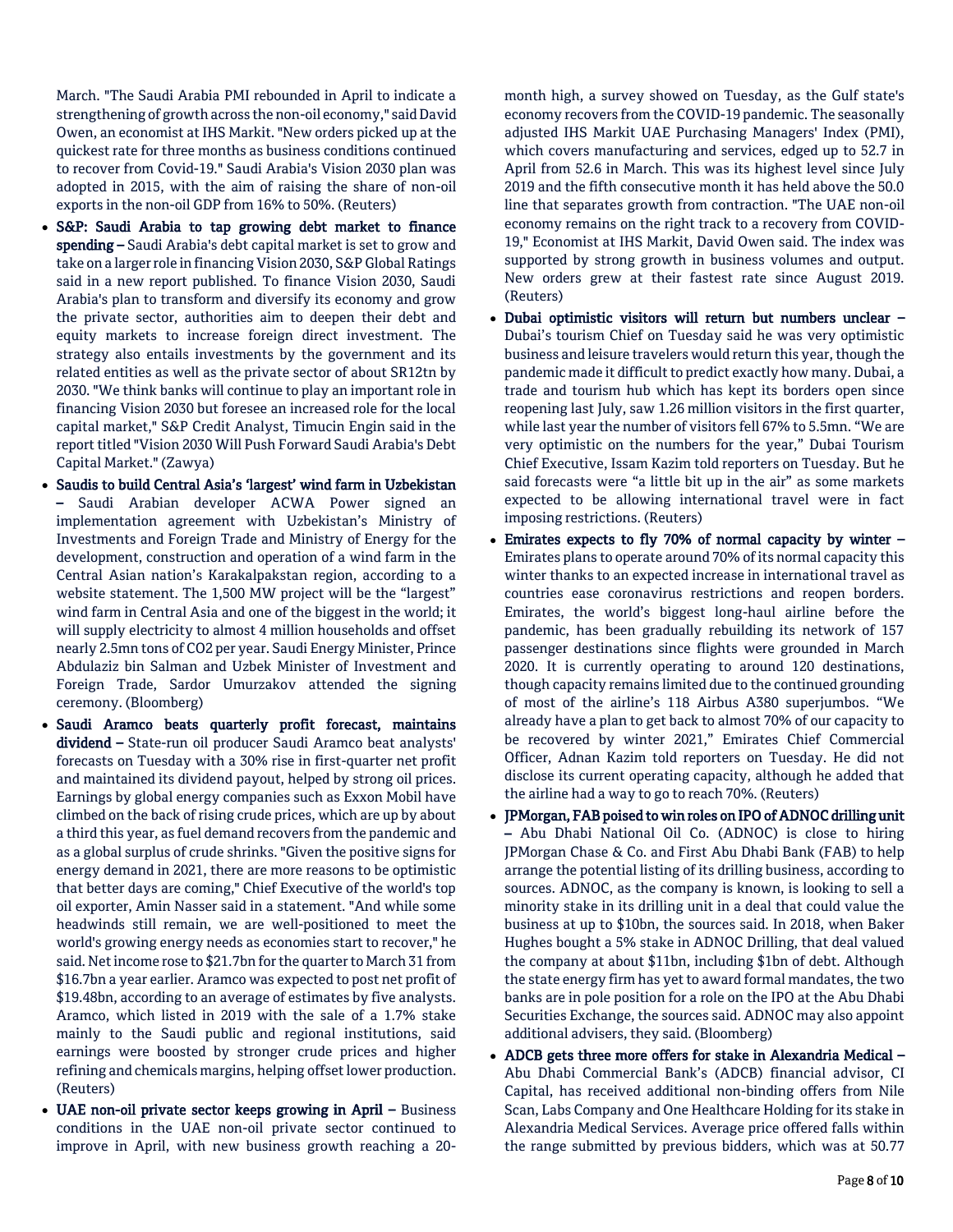Egyptian pounds/share for the bank's 51.54% stake in Alexandria Medical. (Bloomberg)

- Du secures \$1bn financing deal with a group of banks Emirates Integrated Telecommunications Company (Du) has confirmed long-term financing of more than \$1bn to use for general corporate purposes and infrastructure deployment. The company said in a statement to Dubai Financial Market (DFM) that the board has approved long-term financing of AED3.769bn in two parts with a group of banks. The financing is formed of two parts - a AED1.981bn equivalent five-year revolving credit facility and AED1.788bn seven-year term loan facility, Du said in its statement. (Zawya)
- Kuwait sells KD240mn 91-day bills; bid-cover at 10.55 Kuwait sold KD240mn of 91-day bills due on August 3. Investors offered to buy 10.55 times the amount of securities sold. The bills have a yield of 1.125% and settled on May 4. (Bloomberg)
- Bahrain sells BHD26mn 182-day Islamic Sukuk; bid-cover at 5.9 – Bahrain sold BHD26mn of 182-day Islamic Sukuk due on November 4. Investors offered to buy 5.9 times the amount of securities sold. The Sukuk will settle on May 6. (Bloomberg)